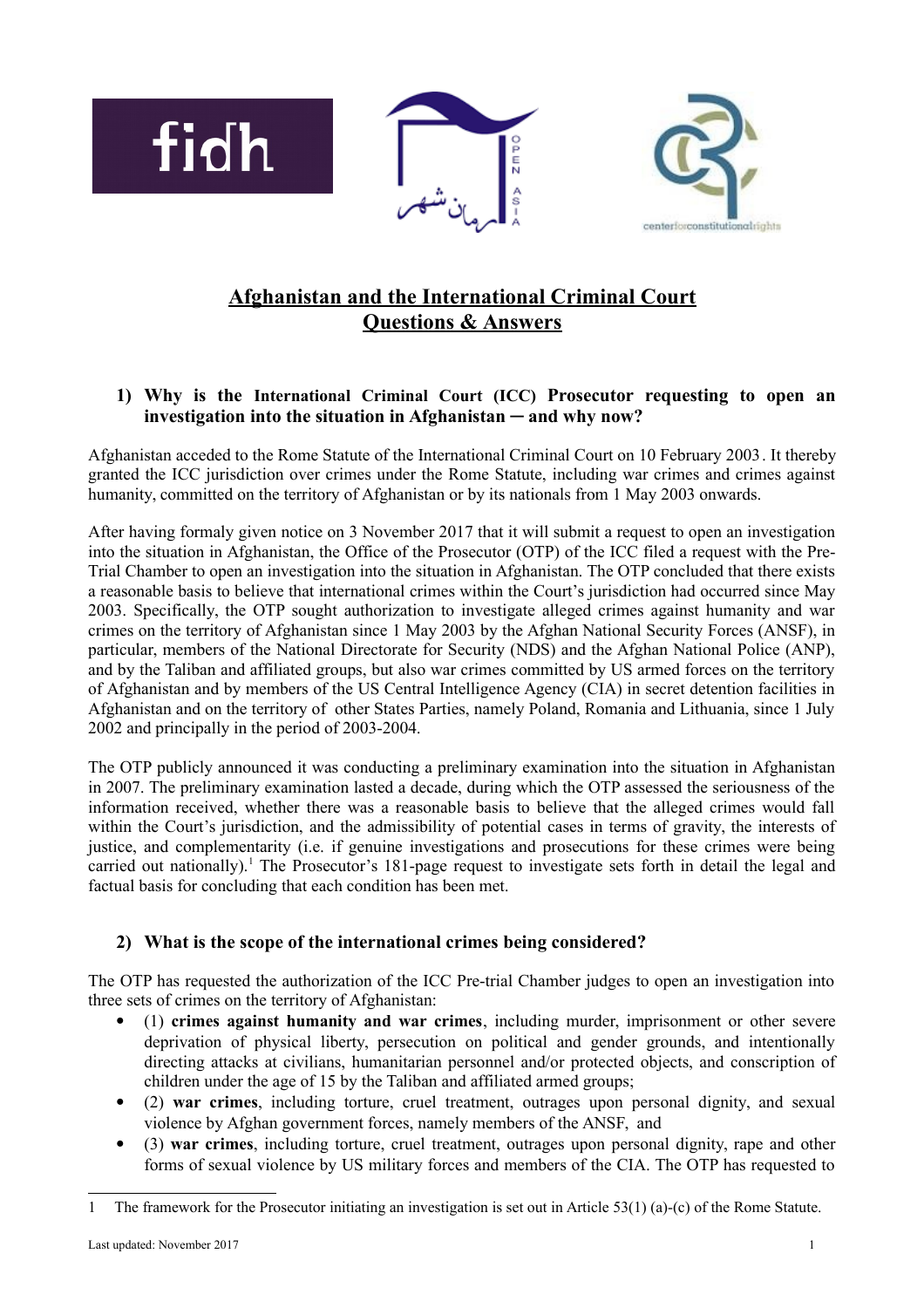initiate an investigation into alleged **war crimes** committed by US armed forces and members of the CIA not only on the territory of Afghanistan, but alsoby US actors operating in secret detention facilities operated by the CIA in Poland, Romania, and Lithuania since 1 July 2002, principally focusing on the period of 2003-2004. [2](#page-1-0)

The Prosecutor notes that since accurate statistical reporting on civilian casualties began in 2009, more than 26,500 civilians are reported to have been killed by parties to the armed conflict in Afghanistan.<sup>[3](#page-1-1)</sup> The United Nations Assistance Mission in Afghanistan (UNAMA) has been reporting civilian casualties systematically since 2009. In the period from 1 January 2009 to 30 June 2016, UNAMA recorded 63,934 civilian casualties  $(22,941$  $(22,941$  $(22,941$  deaths and  $40,993$  injured).<sup>4</sup> In 2016, UNAMA attributed 60% of all civilian casualties to anti-government forces and 23% to pro-government forces.<sup>[5](#page-1-3)</sup> Approximately 45,000 civilian casualties (17,000 deaths and 28,000 injuries) were attributed to anti-government groups between January 2007 and June 2015, primarily from their use of improvised explosive devices.<sup>[6](#page-1-4)</sup> In the first half of 2017, UNAMA reported an increase in civilian deaths compared to the same period in 2016, with 1,662 killed and 3,581 injured.<sup>[7](#page-1-5)</sup>

## **3) How can the ICC OTP request to open an investigation even if Afghanistan did not refer the situation to the ICC?**

The OTP can investigate a situation if a State Party to the Rome Statute refers this situation to the ICC (something which happened, for example, in Uganda), or if the United Nations Security Council (UNSC) refers the situation to the ICC (this happened with the current investigation in Libya and Darfur/Sudan). A State that is not a party to the ICC can also lodge a declaration accepting the exercise of jurisdiction by the Court, pursuant to Article 12(3) of the Rome Statute.

In addition, the Rome Statute provides that the Prosecutor can seek to open an investigation *proprio motu* (Article 15(1)). This means that the Prosecutor, after a thorough preliminary examination of the situation, can decide, without being seized by a State Party or the UNSC, to request the Pre-Trial Chamber judges to authorize the opening of a formal investigation (this happened with the current investigation in Georgia and Burundi). The OTP has stated that it has received 125 communications pursuant to Article 15 in relation to the situation in Afghanistan since the opening of its preliminary examination in 2007.<sup>[8](#page-1-6)</sup> Given the gravity of the crimes involved and the absence of investigations and prosecutions nationally for these crimes, the OTP decided to request authorization to open an investigation.<sup>[9](#page-1-7)</sup>

The ICC Pre-Trial Chamber III now has to decide whether to confirm there is a reasonable basis to believe that international crimes have been committed and subsequently authorize the commencement of an official investigation into the situation in Afghanistan.

<span id="page-1-0"></span><sup>2</sup> International Criminal Court, 'Request for authorisation of an investigation pursuant to article 15', 20 November 2017, ICC-02/17-7- Conf-Exp, available at: [https://www.icc-cpi.int/CourtRecords/CR2017\\_06891.PDF](https://www.icc-cpi.int/CourtRecords/CR2017_06891.PDF)

<span id="page-1-1"></span><sup>3</sup> International Criminal Court, 'Request for authorisation of an investigation pursuant to article 15', 20 November 2017, para. 2.

<span id="page-1-2"></span><sup>4</sup> UNAMA OHCHR, 'Afghanistan: Midyear Report 2016 Protection of Civilians in Armed Conflict,' July 2016, available at:<http://www.ohchr.org/Documents/Countries/AF/ProtectionCiviliansArmedConflict2016.pdf>, p. 1.

<span id="page-1-3"></span><sup>5</sup> UNAMA Midyear Report 2016, p. 3.

<span id="page-1-4"></span><sup>6</sup> Office of the Prosecutor, Report of the Preliminary Examination Activities 2016 ("OTP 2016 Report"), para. 216.

<span id="page-1-5"></span><sup>7</sup> UNAMA OHCHR, 'Afghanistan: Midyear Report 2017 Protection of Civilians in Armed Conflict,' July 2017, available at:

https://unama.unmissions.org/sites/default/files/protection of civilians in armed conflict midyear report 2017 july [2017.pdf](https://unama.unmissions.org/sites/default/files/protection_of_civilians_in_armed_conflict_midyear_report_2017_july_2017.pdf) , p.3.

<span id="page-1-6"></span><sup>8</sup> International Criminal Court, 'Request for authorisation of an investigation pursuant to article 15', 20 November 2017, para. 23.

<span id="page-1-7"></span><sup>9</sup> International Criminal Court, 'Request for authorisation of an investigation pursuant to article 15', 20 November 2017.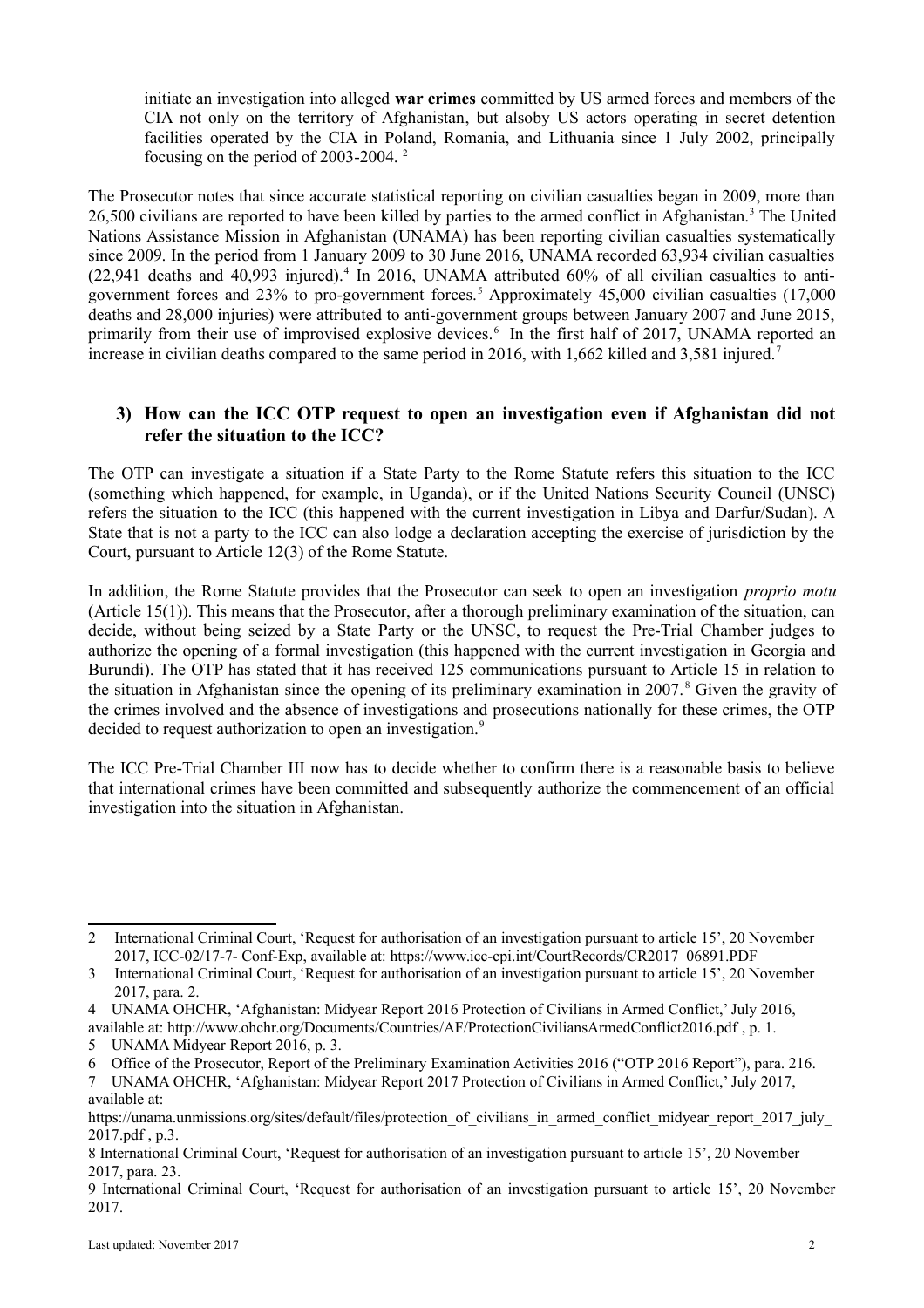#### **4) How can US nationals be held accountable when the US is not a State Party to the Rome Statute?**

The ICC can exercise its jurisdiction if the State on the territory of which the conduct in question occurred is a Party to the Rome Statute (Article  $12(2)(a)$ ). As a result, US nationals can be prosecuted for alleged crimes committed on the territory of any of the 123 States Parties to the Rome Statute, including on the territory of Afghanistan, Poland, Romania, or Lithuania. However, the principle of complementarity provides that where genuine national investigations and prosecutions into such crimes are carried out, the ICC does not have jurisdiction. The Prosecutor concluded that no such investigations or prosecutions of US officials have been conducted by the US. Moreover, the OTP requested specific information on proceedings in the US, but did not receive information it could rely on in cases of alleged detainee abuse by members of the US armed forces in Afghanistan.<sup>[10](#page-2-0)</sup>

Even though US nationals can be held accountable for international crimes that occur on the territory of States Parties, the US has pursued the conclusion of so-called 'Article 98 agreements'<sup>[11](#page-2-1)</sup> with a number of States, including Afghanistan and Romania, seeking to block the transfer of US nationals to the ICC.<sup>[12](#page-2-2)</sup> The validity of such non-transfer agreements is disputed in international law, particularly because the use of such agreements is against the letter and spirit of the ICC Statute. In effectively promoting impunity through such agreements, ICC States Parties would in fact be breaching their obligations under international law.

#### **5) Why are situations on the territory of Poland, Romania and Lithuania being targeted in the ICC Prosecutor's request for investigation in this case?**

The ICC Prosecutor has a reasonable basis to believe that US agents who were engaged in the so-called 'CIA torture or black site detention program' committed crimes within the jurisdiction of the Court on the territories of Poland, Romania, and Lithuania.[13](#page-2-3) As States Parties to the Rome Statute, the Court has jurisdiction over alleged crimes committed on their territories and US nationals could be held accountable for these crimes.

Criminal investigations are reportedly ongoing in Poland, Romania, and Lithuania, although such investigations are not commonly understood to include US nationals. The information available has not allowed the OTP to discern the actual contours of such national cases and to determine whether their scope could cover the potential cases under analysis by the OTP.<sup>14</sup> This is why they remain in the scope of the OTP requested investigation and why the OTP has stated that it will continue to assess the progress of any relevant national proceedings to determine if they encompass the same persons and the same conduct and, if so, whether they are genuine.<sup>[15](#page-2-5)</sup>

<span id="page-2-0"></span><sup>10</sup>International Criminal Court, 'Request for authorisation of an investigation pursuant to article 15', 20 November 2017, para. 290-296.

<span id="page-2-1"></span><sup>11</sup> Article 98 ("Cooperation with respect to waiver of immunity and consent to surrender") of the Rome Statute provides: […]

<sup>2.</sup> The Court may not proceed with a request for surrender which would require the requested State to act inconsistently with its obligations under international agreements pursuant to which the consent of a sending State is required to surrender a person of that State to the Court, unless the Court can first obtain the cooperation of the sending State for the giving of consent for the surrender.

<span id="page-2-2"></span><sup>12</sup> 38 States have acknowledged signing such an agreement, but the exact number remains unclear. U.S. Department of State Archive – Countries Who Have Signed Article 98 Agreements, available at: [https://2001-](https://2001-2009.state.gov/r/pa/prs/ps/2003/21539.htm) [2009.state.gov/r/pa/prs/ps/2003/21539.htm](https://2001-2009.state.gov/r/pa/prs/ps/2003/21539.htm) and International Criminal Court – Article 98 Agreements Research Guide, Georgetown Law Library. Available at:<http://guides.ll.georgetown.edu/c.php?g=363527&p=2456091>

<span id="page-2-3"></span><sup>13</sup> The Rome Statute entered into force on 1 July 2002 for Poland and Romania and on 1 August 2003 for Lithuania. 14 OTP Report on Preliminary Examination Activities 2016, 14 November 2016, para. 223, available at:

<span id="page-2-4"></span>https://www.icc-cpi.int/iccdocs/otp/161114-otp-rep-PE\_ENG.pdf.

<span id="page-2-5"></span><sup>15</sup> International Criminal Court, 'Request for authorisation of an investigation pursuant to article 15', 20 November 2017, para. 333.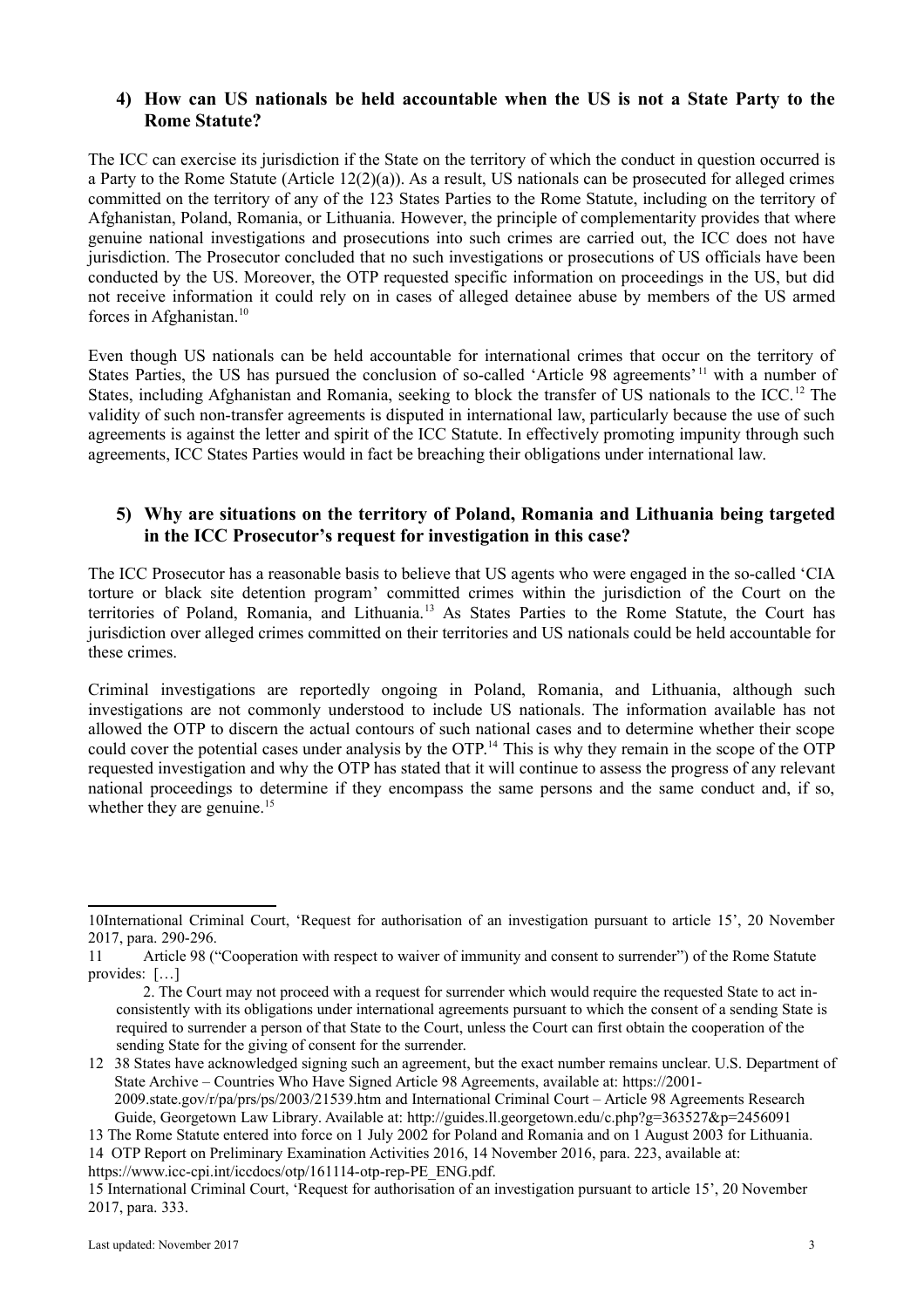#### **6) Can the denial of access to education for girls amount to a crime against humanity?**

Yes, the denial of education for girls based on their gender can amount to a crime against humanity. In this specific investigation, the OTP has found that the crime against humanity of persecution on gender grounds (Article 7(1)(h) of the Rome Statute), allegedly committed by the Taliban and affiliated groups, has had a particularly broad and severe impact on the lives of women and girls<sup>[16](#page-3-0)</sup>.

Moreover, the alleged attacks on schools, more specifically schools for girls, resulting in many girls being denied access to education, could also amount to a war crime under Article 8(2)(b)(ix) of the Rome Statute.

#### **7) Has the ICC OTP already identified alleged perpetrators?**

In its 2016 report on preliminary examinations and its request for the Pre-Trial Chamber's authorization to open an investigation, the OTP has identified potential cases from the conduct of three separate groups of perpetrators:

- Members of the Taliban and their affiliated Haqqani Networks (anti-government groups);
- Members of the Afghan authorities, namely the Afghan National Security Forces (ANSF), in particular members of the National Directorate for Security (NDS) and the Afghan National Police (ANP); and
- Members of the US armed forces and members of the CIA.

The Prosecutor is investigating the commission of **war crimes** by the Taliban and their affiliates, by Afghan authorities, and by members of the US armed forces and the CIA. In addition, the OTP is investigating the commission of **crimes against humanity** by the Taliban and affiliates.

The OTP also has specific information that at least 54 persons in US custody were allegedly tortured, subjected to cruel treatment, outrages upon personal dignity, rape and/or sexual violence by members of the US armed forces on the territory of Afghanistan, primarily in the period 2003-2004. Moreover, at least 24 detained persons were subjected to torture, cruel treatment, outrages upon personal dignity, rape and/or sexual violence by members of the CIA on the territory of Afghanistan and Poland, Romania, and Lithuania.<sup>[17](#page-3-1)</sup> The information indicates that the use of enhanced interrogation techniques, applied cumulatively and in combination with each other over a prolonged period of time, would have caused serious physical and psychological injury to the victims.

The Prosecutor has not identified any suspects by name at this stage. No arrest warrants will be issued before an investigation has been formally opened by the ICC Pre-Trial Chamber and thoroughly carried out by the ICC Prosecutor. ICC proceedings are still at a very early stage.

## **8) Are there any domestic proceedings in the US concerning international crimes allegedly committed by US nationals?**

US civilian and military courts can exercise their jurisdiction over conduct that would constitute a crime within ICC subject-matter jurisdiction.<sup>[18](#page-3-2)</sup> However, there have been no prosecutions of high or mid-level US military or civilian leaders for any crimes arising out of post-9/11 US detention and interrogations.<sup>[19](#page-3-3)</sup> Likewise, there have not been any prosecutions of high or mid-level contractors working with the military or

<span id="page-3-0"></span><sup>16</sup> International Criminal Court, ' Request for authorisation of an investigation pursuant to article 15', 20 November 2017, para. 112 and following.

<span id="page-3-1"></span><sup>17</sup> International Criminal Court, 'Request for authorisation of an investigation pursuant to article 15', 20 November 2017, para. 189.

<span id="page-3-2"></span><sup>18</sup> OTP Report on Preliminary Examination Activities 2016, para. 219. See 18 U.S.C. § 2441 (War Crimes Statute); 18 U.S.C. § 2340 (Torture Statute).

<span id="page-3-3"></span><sup>19</sup> International Criminal Court, 'Request for authorisation of an investigation pursuant to article 15', 20 November 2017, para. 299.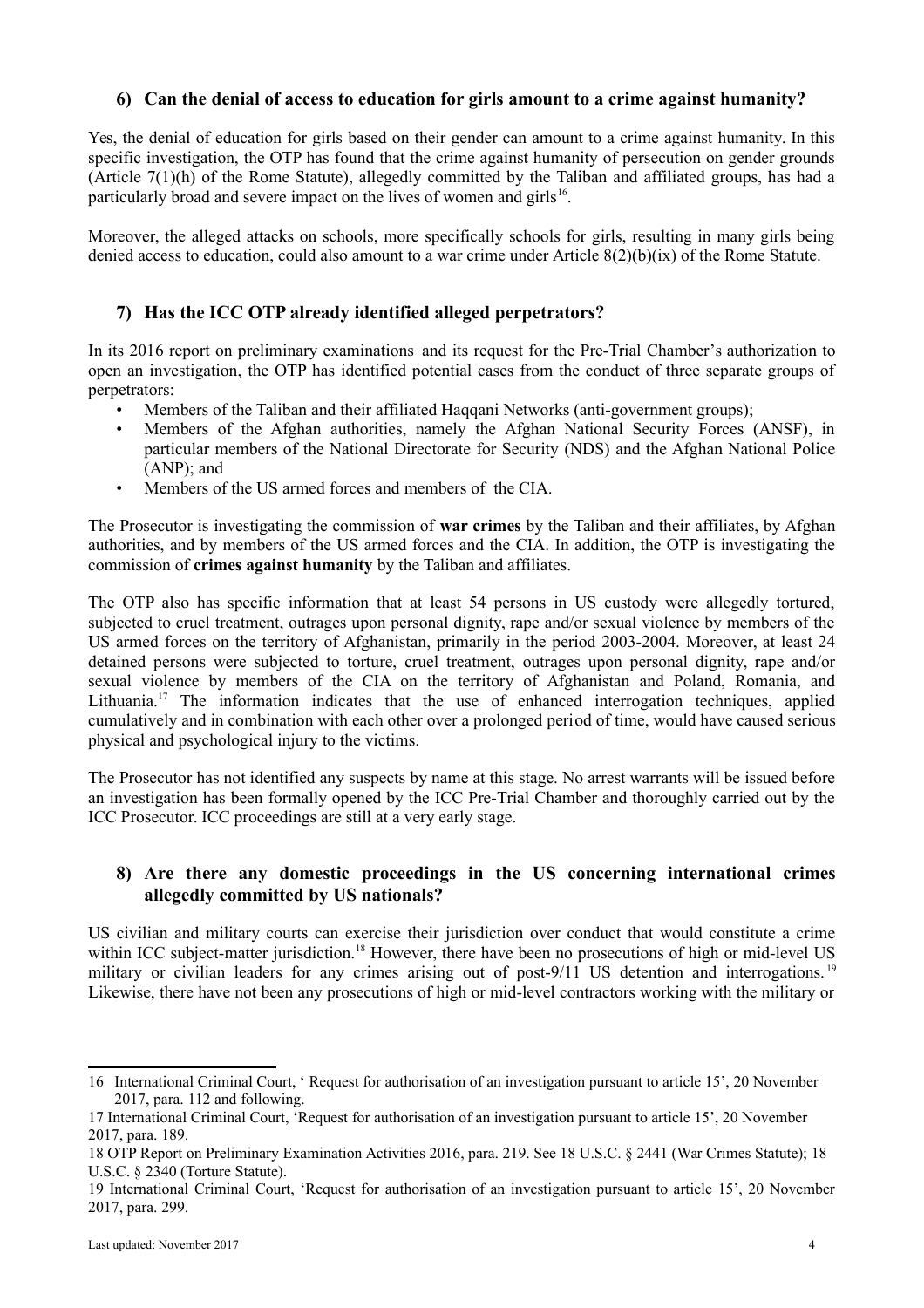the CIA in Afghanistan or on the territory of other States Parties. [20](#page-4-0) There are no reported ongoing investigations into any such crimes by the US Department of Justice.

There has been one conviction of a former CIA independent contractor for a crime in Afghanistan and the court-martialing of a few dozen low-level members of the military.<sup>[21](#page-4-1)</sup> Although the US indicated that "more than 70 investigations resulted in trial by courts-martial, close to 200 investigations resulted in either nonjudicial punishment or adverse administrative action, and many more were investigated and resulted in action at a lower level,"<sup>[22](#page-4-2)</sup> specific information on the incidents and persons forming the subject-matter of those proceedings is limited,<sup>[23](#page-4-3)</sup> and excludes mid- and high-level officials. The OTP notes that there appears to have been no criminal investigation or prosecution of any person who devised, authorised or bore responsibility for the interrogation techniques constituting torture.<sup>[24](#page-4-4)</sup>

A two-year preliminary review (August 2009 - June 2011) by the US Department of Justice examined the treatment of 101 detainees in CIA custody, which led to a full criminal investigation of two cases of detainees who had died in CIA custody.[25](#page-4-5) Neither investigation resulted in any indictment or prosecution.

#### **9) Have there been any domestic proceedings in Afghanistan concerning international crimes allegedly committed since May 2003 by Taliban members, Afghan government forces, or US soldiers?**

There have been only a limited number of proceedings against alleged perpetrators of international crimes in Afghanistan. Despite its obligations as a State Party to the Rome Statute, Afghanistan had not updated its 1976 Criminal Code to cover international crimes, which has frustrated domestic efforts to deliver justice to victims of gross human rights violations until 2017.<sup>[26](#page-4-6)</sup> In May 2017, Afghanistan adopted a new criminal code which incorporates provisions on war crimes, crimes against humanity, genocide, and the crime of aggression. This new implementing legislation including provisions on command responsibility as well as recruitment of child soldiers, could play a pivotal role in deciding Afghanistan's ability to address Rome Statute crimes within its own national jurisdiction.<sup>[27](#page-4-7)</sup> The Criminal Code will enter into force in 2018. However, the new Criminal Code will have no retroactive effect, and will be inapplicable to past crimes.

Moreover, the 2007 Law on Public Amnesty and National Stability grants legal immunity to "all political parties and belligerent groups who fought each other during the past two and a half decades," without any temporal limit on the law's application or any exceptions with regard to international crimes. Between 2014 and 2016, some members of the ANSF were reportedly prosecuted for their conduct, but the available information is limited and the information available suggests that no national investigations or prosecutions have been conducted or are ongoing against those who appear most responsible for the crimes allegedly committed<sup>[28](#page-4-8)</sup>

<span id="page-4-0"></span><sup>20</sup> International Criminal Court, 'Request for authorisation of an investigation pursuant to article 15', 20 November 2017, para. 312, 330-334.

<span id="page-4-1"></span><sup>21</sup> Coalition for the International Criminal Court, available at: [http://www.coalitionfortheicc.org/country/afghanistan](http://www.coalitionfortheicc.org/country/afghanistann) . FIDH Member organisation Center for Constitutional Rights (CCR) has filed several cases against former US

officials for their role in the torture of detainees at Guantanamo, Abu Ghraib, Afghanistan and secret "black sites" around the globe. For examples of such cases in France and Spain see: [https://ccrjustice.org/home/what-we-do/our](https://ccrjustice.org/home/what-we-do/our-cases/accountability-us-torture-spain)[cases/accountability-us-torture-spain](https://ccrjustice.org/home/what-we-do/our-cases/accountability-us-torture-spain) and [https://ccrjustice.org/home/what-we-do/our-cases/accountability-us-torture](https://ccrjustice.org/home/what-we-do/our-cases/accountability-us-torture-france)[france](https://ccrjustice.org/home/what-we-do/our-cases/accountability-us-torture-france)

<span id="page-4-2"></span><sup>22</sup> The US stated this in November 2015 in its follow-up response to the UN Committee Against Torture's Observations of November 2015, see OTP Report on Preliminary Examination Activities 2016, para. 220.

<span id="page-4-3"></span><sup>23</sup> OTP Report on Preliminary Examination Activities 2016 , para. 220.

<span id="page-4-4"></span><sup>24</sup> International Criminal Court, 'Request for authorisation of an investigation pursuant to article 15', 20 November 2017, para. 328.

<span id="page-4-5"></span><sup>25</sup> OTP Report on Preliminary Examination Activities 2016, para. 221.

<span id="page-4-8"></span><span id="page-4-7"></span><span id="page-4-6"></span><sup>26</sup> Coalition for the International Criminal Court, available at: http://www.coalitionfortheicc.org/country/afghanistan 27 Coalition for the International Criminal Court, available at: [http://www.coalitionfortheicc.org/country/afghanistan](http://www.coalitionfortheicc.org/country/afghanistann) 28International Criminal Court, 'Request for authorisation of an investigation pursuant to article 15', 20 November 2017, para. 276-288.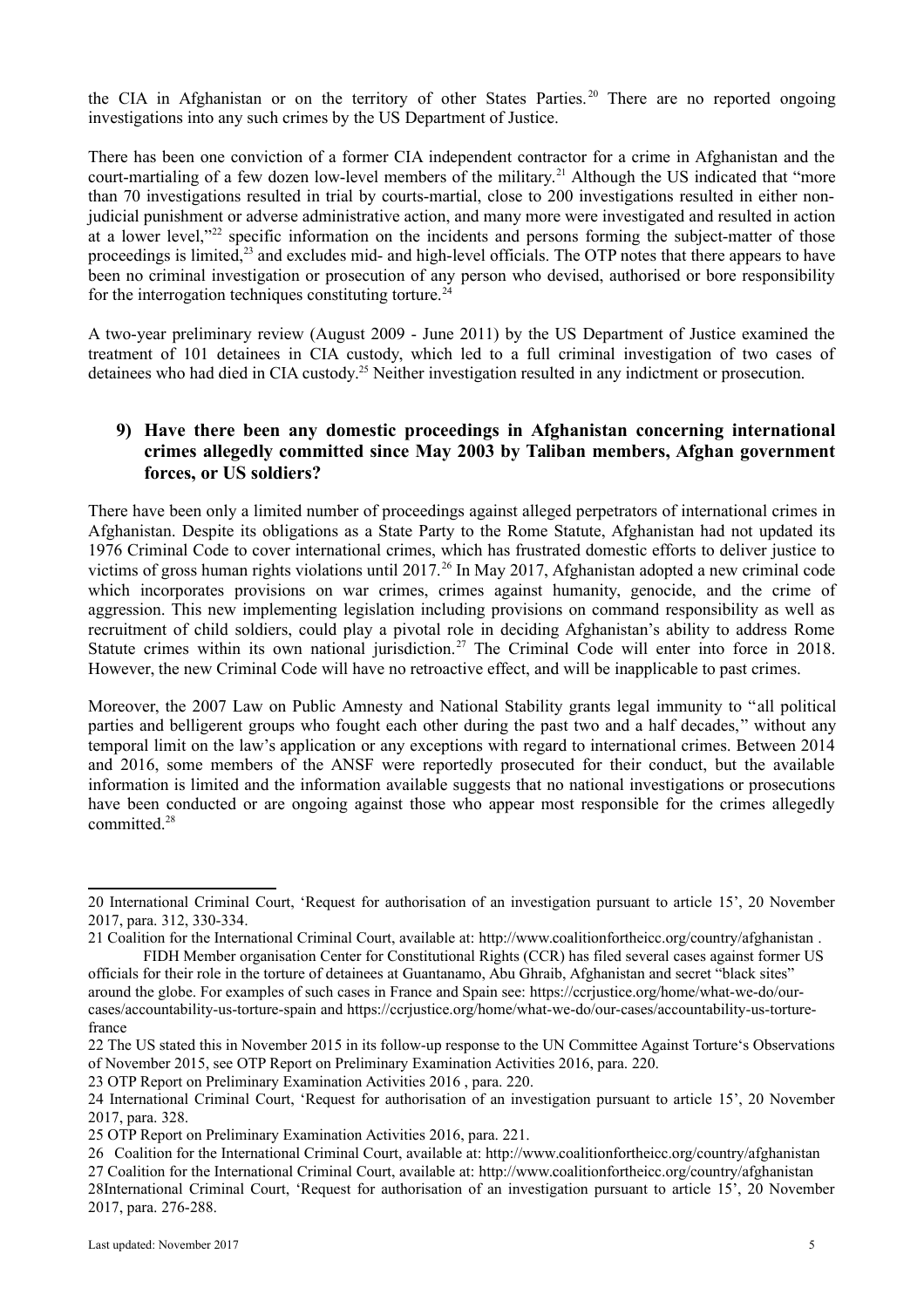#### **10) What are the next steps in the procedure?**

Based on the precedents concerning Georgia, Côte d'Ivoire and Kenya, the ICC pre-trial judges have given victims until 31 January 2018 to submit "representations" to the ICC Victims Participation and Reparation Section (VPRS).<sup>[29](#page-5-0)</sup> Victims will be able to share their personal views, as individuals or groups, on the opportunity of opening an investigation and on its scope.[30](#page-5-1) This is not the only opportunity for victims to share their views and concerns, but it constitutes an important step to encourage the OTP investigation to focus on victims and reparations from the outset of the proceedings.

Once and if the ICC Pre-Trial Chamber III has authorized the commencement of the investigation, Article 18(1) stipulates that the Prosecutor has to notify all States Parties to the Rome Statute (and the States which would normally exercise jurisdiction) of this commencement. After the notification, a State may inform the Court within a month that it is investigating its nationals or others within its jurisdiction with regard to matters relating to the information provided in the notification. In such a case, Article 18(2) provides that "the Prosecutor shall defer to the State's investigation of those persons unless the Pre-Trial Chamber, on the application of the Prosecutor, decides to authorise the investigation."

During the period of investigation, the OTP will try to collect as much evidence as possible in order to prove beyond reasonable doubt that the alleged crimes have indeed occurred and that individuals can be held responsible for their commission. If the OTP has enough elements, it will ask for the issuance of arrest warrants.

#### **11) Do States have to execute future arrest warrants?**

At any time during the investigation period, the Pre-Trial Chamber can, upon a request by the Prosecutor, issue a warrant of arrest. Article 89(1) provides that "States Parties shall […] comply with requests for arrest and surrender." However, States do not always comply with this obligation. This poses one of the major challenges to the Court, which cannot itself enforce arrest warrants. It is fundamental that States comply with the Court's requests to execute arrest warrants, because without State cooperation it is impossible for the ICC to initiate proceedings against a suspect.

# **12) Can victims participate in ICC proceedings and how?**

Victims have the right to participate from the beginning in ICC proceedings. At an early stage, victims can participate through the submission of communications to the OTP (preliminary examination and investigation). They can also share their views and concerns on the interest and scope of an investigation into a situation through "victims' representations" after the ICC Prosecutor has requested the opening of an investigation [See above, Question #10].

Victims' participation is a key part of the accountability process before the ICC and thus constitutes an essential component of justice. Rule 90 of the Rules of Procedure and Evidence stipulates that victims have the right to legal representation before the Court. Victim participation allows victims to have an independent voice in the proceedings and to make their own representations with a view to establishing the truth. Moreover, victim participation provides significant benefits to both the proceedings and the victims themselves.<sup>[31](#page-5-2)</sup>

<span id="page-5-0"></span><sup>29</sup> International Criminal Court, 'Order to the Victims Participation and Reparation Section Concerning Victims' Representations', 9 November 2017, ICC-02/17-6, available at: [https://www.icc](https://www.icc-cpi.int/CourtRecords/CR2017_06732.PDF)[cpi.int/CourtRecords/CR2017\\_06732.PDF](https://www.icc-cpi.int/CourtRecords/CR2017_06732.PDF)

<span id="page-5-1"></span><sup>30</sup> See for example the communication of pre-trial chamber in the case of the investigation in Georgia: [https://www.icc-cpi.int/iccdocs/otp/Article\\_15\\_Application--Notice\\_to\\_victims-ENG.pdf](https://www.icc-cpi.int/iccdocs/otp/Article_15_Application--Notice_to_victims-ENG.pdf)

<span id="page-5-2"></span><sup>31</sup> FIDH, 'Five Myths About Victim Participation in ICC Proceedings.' December 2014, available at: [https://www.fidh.org/en/issues/international-justice/international-criminal-court-icc/16592-five-myths-about](https://www.fidh.org/en/issues/international-justice/international-criminal-court-icc/16592-five-myths-about-victim-participation-in-icc-proceedings)[victim-participation-in-icc-proceedings](https://www.fidh.org/en/issues/international-justice/international-criminal-court-icc/16592-five-myths-about-victim-participation-in-icc-proceedings)